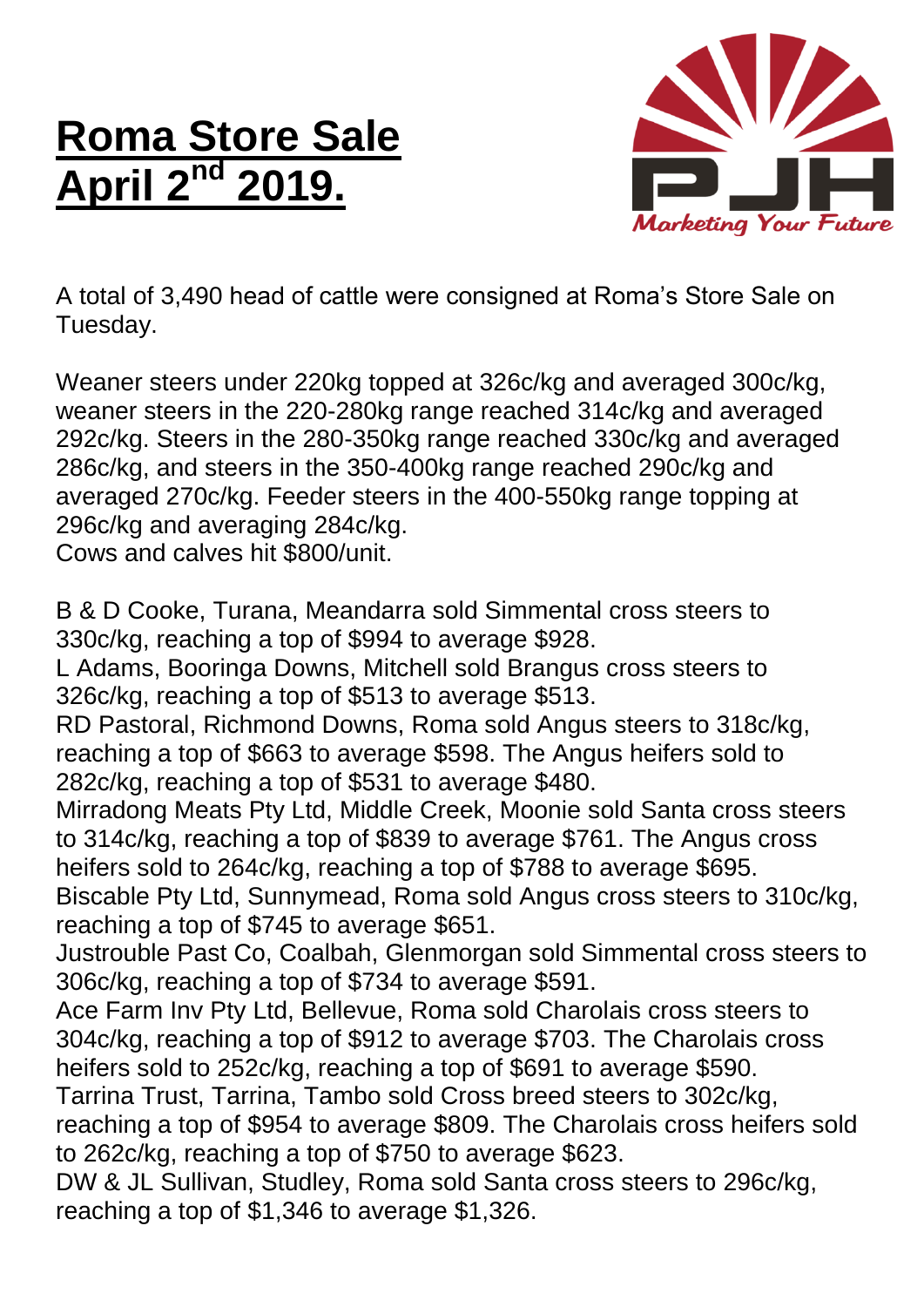MA & LM McCoy, Stockholm, Roma sold Brangus steers to 292c/kg, reaching a top of \$1,180 to average \$1,180.

IT & LA Houston, Reach Far, Wallumbilla sold Charbray steers to 278c/kg, reaching a top of \$1,391 to average \$1,319.

Heifers under 220kg topped at 282c/kg and averaged 256c/kg, while heifers in the 220 – 280kg range topped at 268c/kg and averaged 239c/kg. Heifers in the 280-350kg range topped at 288c/kg, averaging 243c/kg. Heifers in the 350-450kg range topped at 288c/kg, averaging 257c/kg.

Rob Cornish Electrical Pty Ltd, Strathdale, Mitchell sold Charolais heifers to 288c/kg, reaching a top of \$1,108 to average \$1,039.

TR & KI Burns, Colgoon, Surat sold Santa cross heifers to 276c/kg, reaching a top of \$1,001 to average \$910.

RW & MJ Rowbotham, Bomar, Roma sold Angus cross heifers to 274c/kg, reaching a top of \$580 to average \$550.

Luckona Holdings Pty Ltd, Luckona Downs, Wallumbilla sold Angus cross heifers to 274c/kg, reaching a top of \$469 to average \$469.

Myroolia Partnership, Myroolia, Bourke sold Charolais cross heifers to 270c/kg, reaching a top of \$585 to average \$484.

Campmac Pty Ltd, Saramac Downs, Wallumbilla sold Charolais cross heifers to 270c/kg, reaching a top of \$559 to average \$473.

Brett & Sandy Southern, Gladfield, Mitchell sold Angus heifers to 268c/kg, reaching a top of \$745 to average \$681.

Cows in the 300-400kg range reached 199c/kg and averaged 140c/kg, while cows in the 400kg-500kg range reached 224c/kg and averaged 180c/kg. Cows over 500kg topped at 234c/kg, averaging 208c/kg.

## *PJH sell 7 th position next week.*

*Please be aware that all cattle being sold must be accompanied by aNational Cattle Health Declaration as well as NVD*